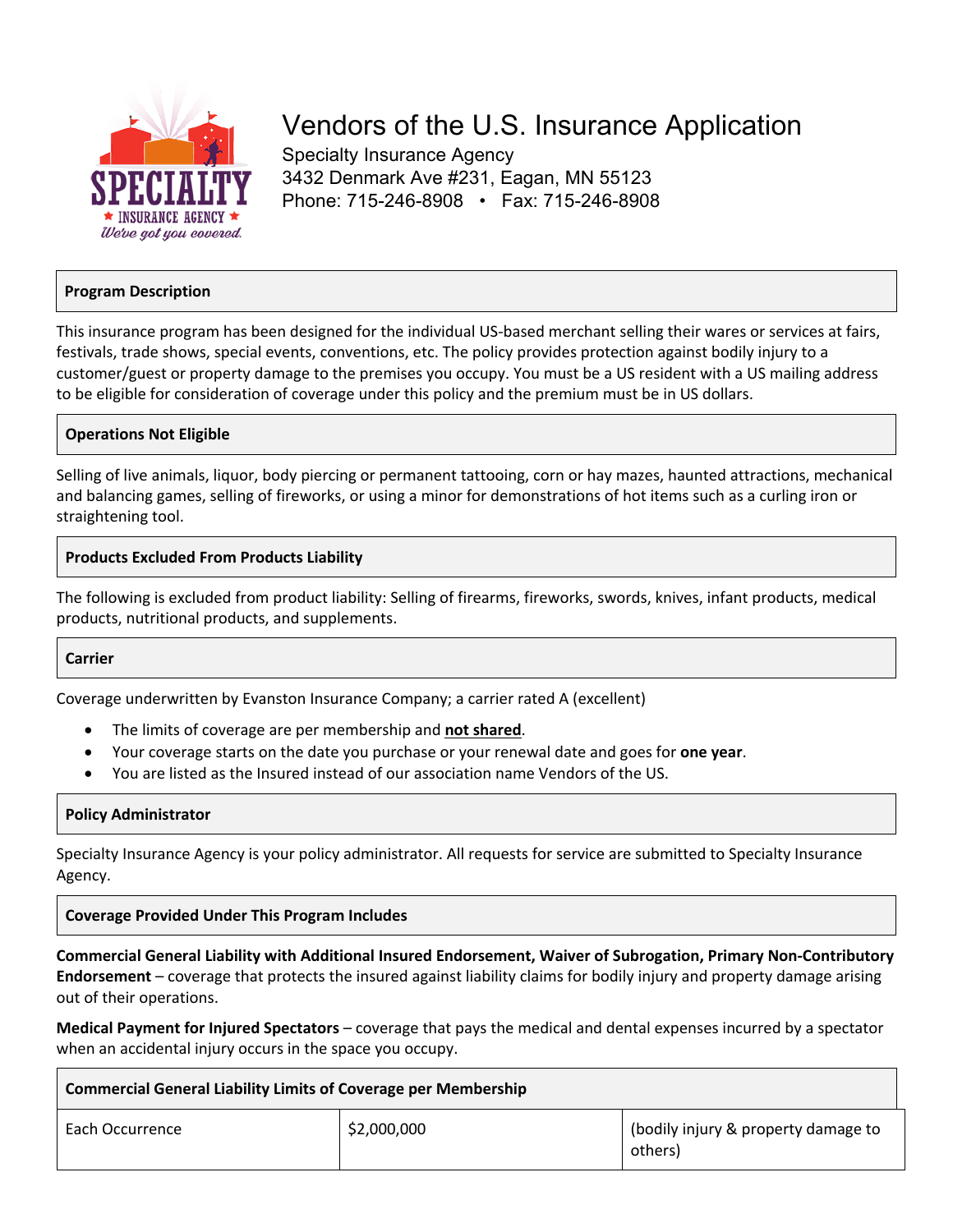| Damage to Rented Premises     | \$300,000   | (to rented premises)               |
|-------------------------------|-------------|------------------------------------|
| Personal & Advertising Injury | \$2,000,000 | (hurting someone's feelings)       |
| <b>General Aggregate</b>      | \$5,000,000 | (the most the policy will pay out) |
| Products-Completed Op Agg.    | \$5,000,000 | (the most the policy will pay out) |
| <b>Medical Expenses</b>       | \$5,000     | (emergency medical)                |
| <b>Premium Cost</b>           | \$380.00    |                                    |

# **Optional Coverage: Business Personal Property - Inland Marine**

Inland Marine will cover your business personal property and goods while in storage, at the show, or while in transit. This coverage protects your equipment and goods for damage or if stolen. This option is available per policy period. You can add at any time but the coverage will end on your general liability policy expiration date.

| <b>Exclusion:</b> Food spoilage is not covered. |                        |  |  |
|-------------------------------------------------|------------------------|--|--|
| Coverage Limits:                                | Coverage Limits:       |  |  |
| \$10,000.00                                     | \$25,000.00            |  |  |
| Premium Cost: \$211.00                          | Premium Cost: \$397.00 |  |  |

# **VENDOR APPLICATION**

**Make your checks or money orders payable to: Vendors of the U.S.**

**Annual Coverage Premium Cost: \$380.00 or Single Event Premium Cost: \$159.00**

Note: If you would like to pay with a card, please complete the online application form and submit your payment through the website.

| $\Box$ I am a new account $\Box$ Requested Start Date:<br>I am renewing my coverage<br>ப |             |        |      |           |
|------------------------------------------------------------------------------------------|-------------|--------|------|-----------|
| Or Single Event Coverage: $\square$ Event Dates Required:<br>Limited to 10 days.         |             |        |      |           |
| Business Name (one business name per policy):                                            |             |        |      |           |
| <b>Business Owner's Name:</b>                                                            |             | DOB:   |      |           |
| U.S. Mailing Address:                                                                    |             |        |      |           |
| City:                                                                                    |             | State: |      | Zip Code: |
| Home Phone:                                                                              | Cell Phone: |        | Fax: |           |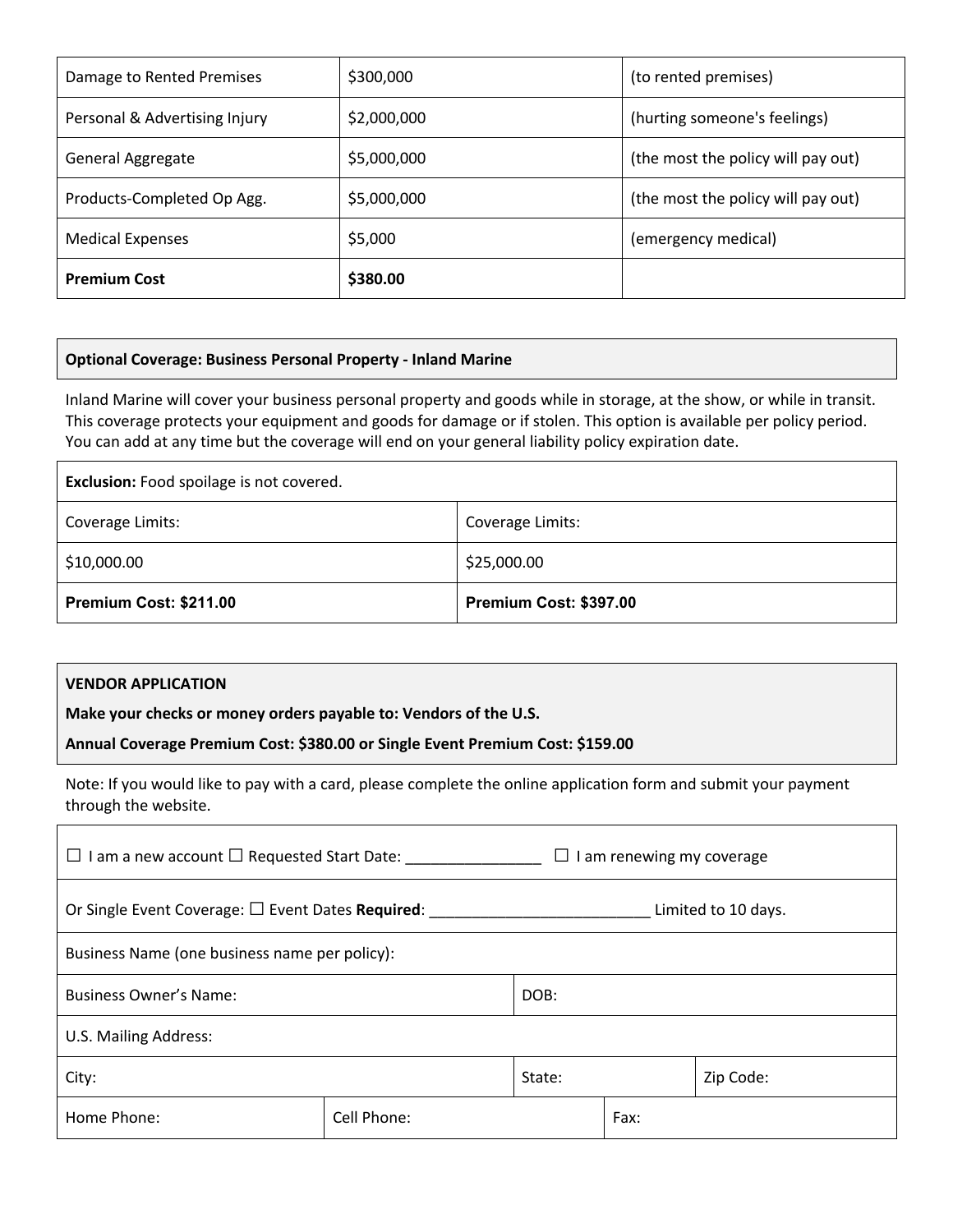| Email address:<br>Website address:                                                                                                                                                                                                                                                          |                     |                     |  |                                                                                                                                 |                  |
|---------------------------------------------------------------------------------------------------------------------------------------------------------------------------------------------------------------------------------------------------------------------------------------------|---------------------|---------------------|--|---------------------------------------------------------------------------------------------------------------------------------|------------------|
|                                                                                                                                                                                                                                                                                             |                     |                     |  |                                                                                                                                 |                  |
| Provide a list of what you sell or the service you provide. Attach additional pages if needed.                                                                                                                                                                                              |                     |                     |  |                                                                                                                                 |                  |
|                                                                                                                                                                                                                                                                                             |                     |                     |  |                                                                                                                                 |                  |
|                                                                                                                                                                                                                                                                                             |                     |                     |  |                                                                                                                                 |                  |
| <b>Annual Gross Revenue from Sales:</b>                                                                                                                                                                                                                                                     |                     |                     |  |                                                                                                                                 |                  |
| \$0-\$100,000                                                                                                                                                                                                                                                                               | \$100,001-\$300.000 | \$300,001-\$400,000 |  |                                                                                                                                 | Other            |
| <b>Provide Annual Gross Revenue from Internet Sales:</b>                                                                                                                                                                                                                                    |                     |                     |  |                                                                                                                                 |                  |
|                                                                                                                                                                                                                                                                                             |                     |                     |  |                                                                                                                                 |                  |
| conditions and exclusions stated in the insurance policy                                                                                                                                                                                                                                    |                     |                     |  | This is an application for membership. This application provides a brief outline of coverage. Coverage is subject to all terms, |                  |
|                                                                                                                                                                                                                                                                                             |                     |                     |  |                                                                                                                                 |                  |
|                                                                                                                                                                                                                                                                                             |                     |                     |  | Date: <u>_____________________</u>                                                                                              |                  |
|                                                                                                                                                                                                                                                                                             |                     |                     |  |                                                                                                                                 |                  |
| <b>Optional Coverage: Business Personal Property - Inland Marine</b>                                                                                                                                                                                                                        |                     |                     |  |                                                                                                                                 |                  |
|                                                                                                                                                                                                                                                                                             |                     |                     |  | If purchasing this coverage, list your business personal property below. Attach additional pages if needed.                     |                  |
|                                                                                                                                                                                                                                                                                             |                     |                     |  |                                                                                                                                 |                  |
|                                                                                                                                                                                                                                                                                             |                     |                     |  |                                                                                                                                 |                  |
|                                                                                                                                                                                                                                                                                             |                     |                     |  |                                                                                                                                 |                  |
|                                                                                                                                                                                                                                                                                             |                     |                     |  |                                                                                                                                 |                  |
|                                                                                                                                                                                                                                                                                             |                     |                     |  |                                                                                                                                 |                  |
|                                                                                                                                                                                                                                                                                             |                     |                     |  |                                                                                                                                 |                  |
| <b>Total Cost Summary for General Liability and Inland Marine Coverage</b>                                                                                                                                                                                                                  |                     |                     |  |                                                                                                                                 |                  |
| Premium is non-refundable once coverage begins. Coverage is contingent upon receipt of a signed, completed<br>enrollment form and premium payment. No coverage will be deemed in effect until premium is received by Specialty<br>Insurance Agency and we verify that we cover what you do. |                     |                     |  |                                                                                                                                 |                  |
| <b>Commercial General Liability Coverage</b>                                                                                                                                                                                                                                                |                     |                     |  |                                                                                                                                 | <b>Total Due</b> |
| Annual: \$380                                                                                                                                                                                                                                                                               |                     | Single Event: \$159 |  |                                                                                                                                 | \$               |
| <b>Business Personal Property - Inland Marine</b>                                                                                                                                                                                                                                           |                     |                     |  |                                                                                                                                 |                  |